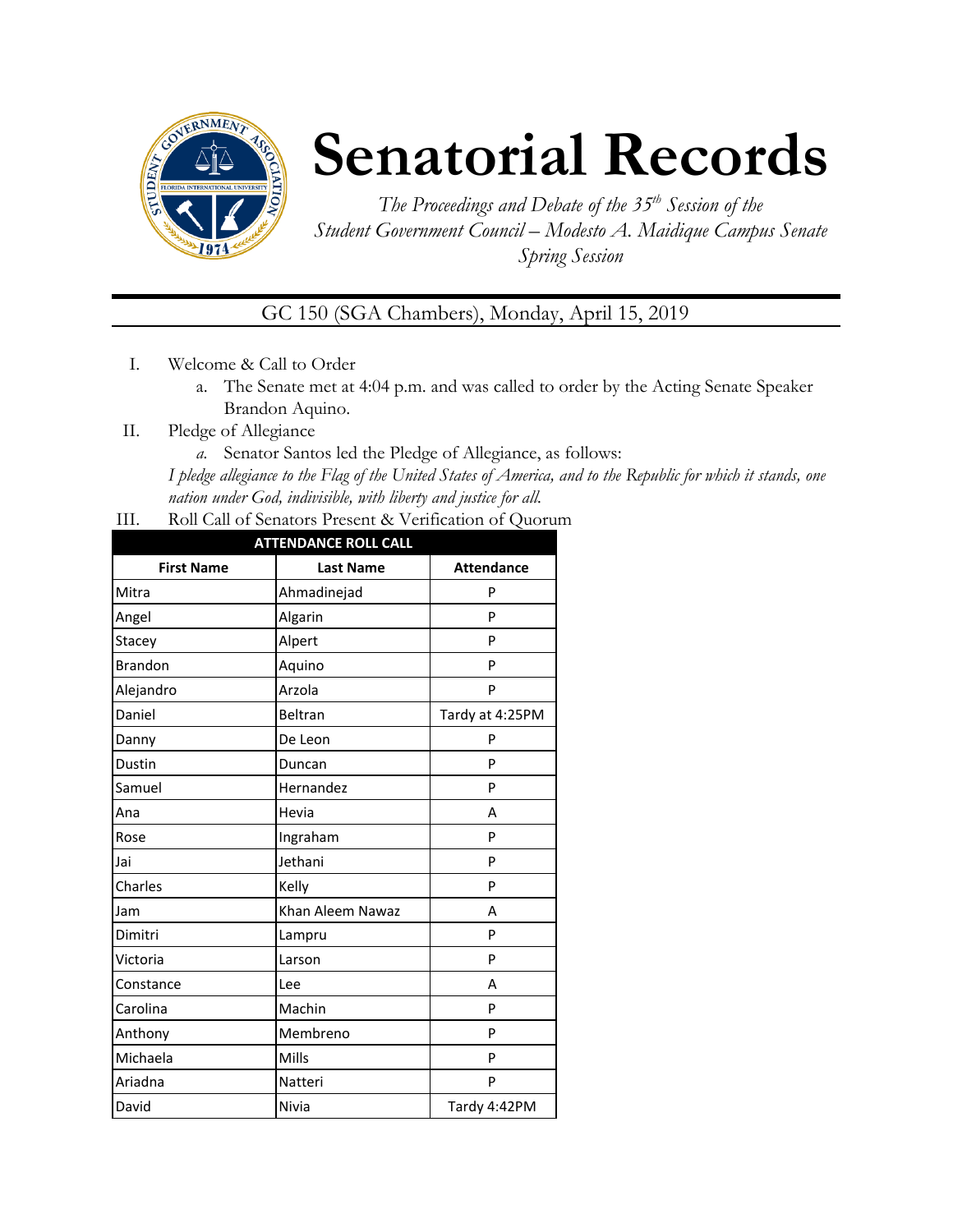| LeChara                 | Pryor         | P                  |
|-------------------------|---------------|--------------------|
| Amelia                  | Raudales      | P                  |
| Rebecca                 | Sanchez       | A                  |
| Samuel                  | Santos        | P                  |
| Jessica                 | Spencer       | A                  |
| Luis                    | Suarez        | P                  |
| Bertha                  | Vera          | P                  |
| Leila                   | Zahedi        | А                  |
| <b>VACANT</b>           | <b>VACANT</b> |                    |
| <b>VACANT</b>           | <b>VACANT</b> |                    |
| <b>VACANT</b>           | <b>VACANT</b> |                    |
| <b>VACANT</b>           | <b>VACANT</b> |                    |
| <b>VACANT</b>           | <b>VACANT</b> |                    |
| <b>VACANT</b>           | <b>VACANT</b> |                    |
| <b>VACANT</b>           | <b>VACANT</b> |                    |
| <b>VACANT</b>           | <b>VACANT</b> |                    |
| <b>SENATE SEATS</b>     | 38            |                    |
| <b>VACANT SEATS</b>     | 8             | <b>QUORUM</b>      |
| <b>SENATORS PRESENT</b> | 24            | <b>ESTABLISHED</b> |
| <b>AMT FOR QUORUM</b>   | 15            |                    |

a. Roll was called and Quorum was verified with 24 Senators present.

- IV. Approval of the Minutes from April  $8<sup>th</sup>$ , 2019
	- a. Senator Larson moves to approve the minutes from April 8th, 2019. Senator Ingraham seconds the motion. Motion passes.
- V. Adoption of the Agenda
	- a. Senator Larson moves to add SB3526 to the agenda. Senator Ingraham seconds the motion. Motion passes.
	- b. Senator Larson moves to adopt the agenda. Senator Ingraham seconds the motion. Motion passes.

#### VI. Invited Speakers

*Point of Personal Privilege for Senator Arzola at 4:08 PM; Dismissed.*

- a. Elections Commissioner Report
- b. Cristina Vale Secretary of Academic Affairs
- c. Erik Cruz GPSC Research Presentation
- VII. Committee Reports
	- a. Finance Committee
		- i. Not having meeting today
		- ii. After the appropriation in this agenda the ending balance will \$7,990.
		- iii. If you have any questions, please contact sga.financecom@gmail.com
	- b. Rules, Legislation, and Judiciary Committee
		- i. Last meeting was today
		- ii. If you have any questions, please contact sga.rljcommittee@gmail.com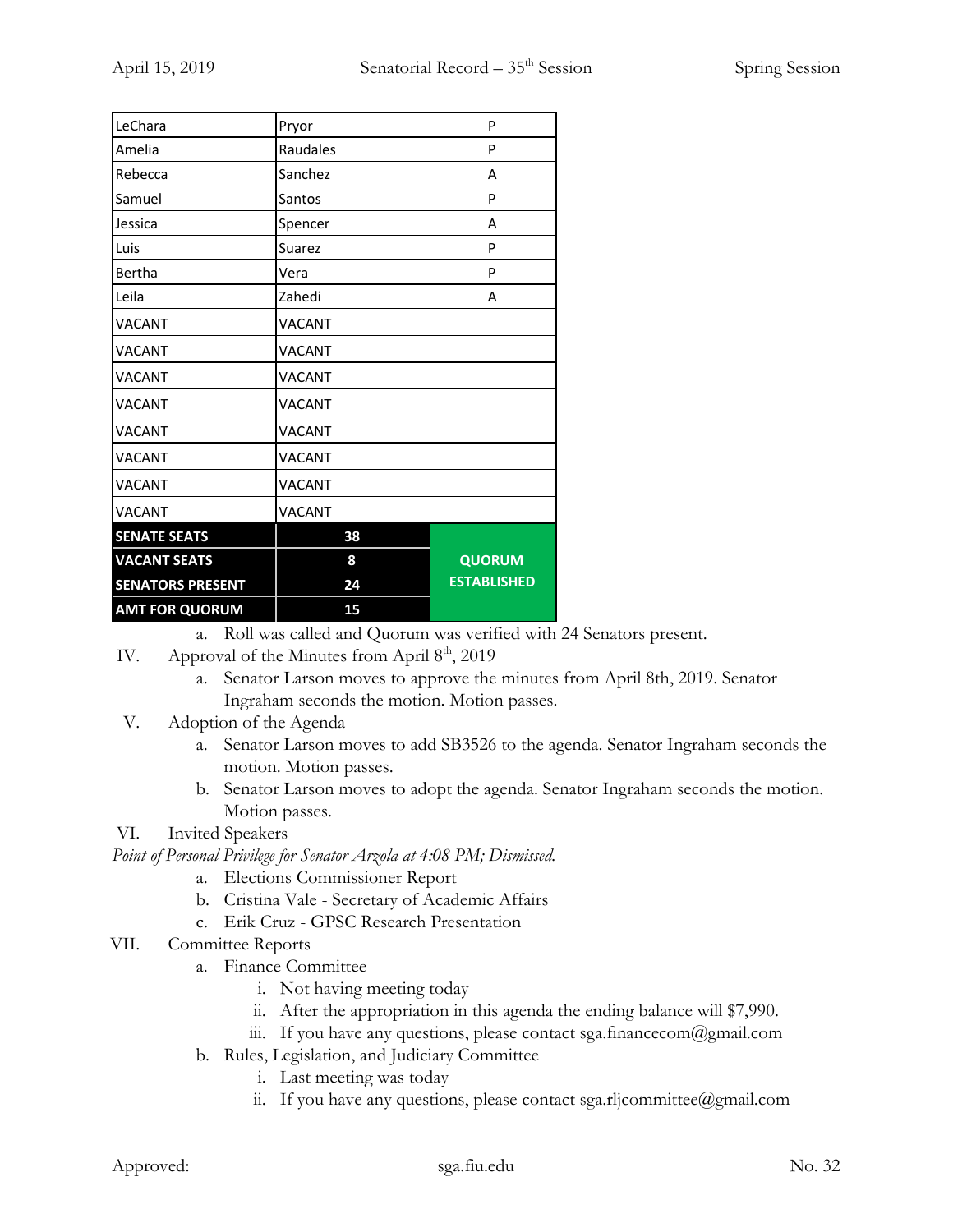- c. Operational Review Committee
	- i. Meeting today after Senate
	- ii. If you have any questions, please contact fiusga.orc $(\partial g$ mail.com
- d. Internal Affairs Committee
	- i. No report
	- ii. If you have any questions, please contact sga.iacommittee@gmail.com
- e. Student Advocacy Committee
	- i. Dean Meeting Report
		- 1. In the Honors College they met with Dean Espinoza about the upcoming focus group hearings and the future of the Volunteer Fair.
		- 2. Graduate had a meeting with the Dean and other students and talked about issues concerning graduate students including increasing stipends and building research fund for students.
		- 3. SIPA met with Dean on March 6th in regards to the ChangeMakers Conference and a Congressional Shadows Program.
			- a. The ChangeMakers Conference happened last Friday and we had 5 different panelists from different aspects of public service, elected officials, people that have run for office, and a public defender as well
		- 4. Housing met with the Housing Director and resolved the issue on students not having access the stairwells this semester with their mobile IDs. Two students came in with the concern of being homeless and Victoria connected them to the Housing Director who assisted them in finding housing at a reduced rate. New lights will be placed outside of University Apartments to insure student safety. The meal plan will be changed for the following year so that freshmen won't only be required to have a meal plan instead of having it be focused on where you live
		- 5. School of Social Work and Public Health discussed increasing advising options for students in Social Work.
	- ii. Update on the Prayer Room
		- 1. The flooring was replaced
		- 2. They will repainting
		- 3. Will be ordering mats for students that pray kneeled down on the floor.
	- iii. If you have any questions, please contact  $sga.sacommitte@gmail.com$

*Point of Personal Privilege for Senator Ingraham at 4:22PM; Returned at 4:26PM*

- f. Graduate and Professional Students Committee
	- i. We went over the GSAW Awards and found money in our budget to make it happen.
	- ii. A standard 3% increase in stipend and 5% increase for lower graduate students.
	- iii. Talks about revamping GPSC SOP
	- iv. If you have any questions, please contact GPSC@fiu.edu
- VIII. Executive Board Reports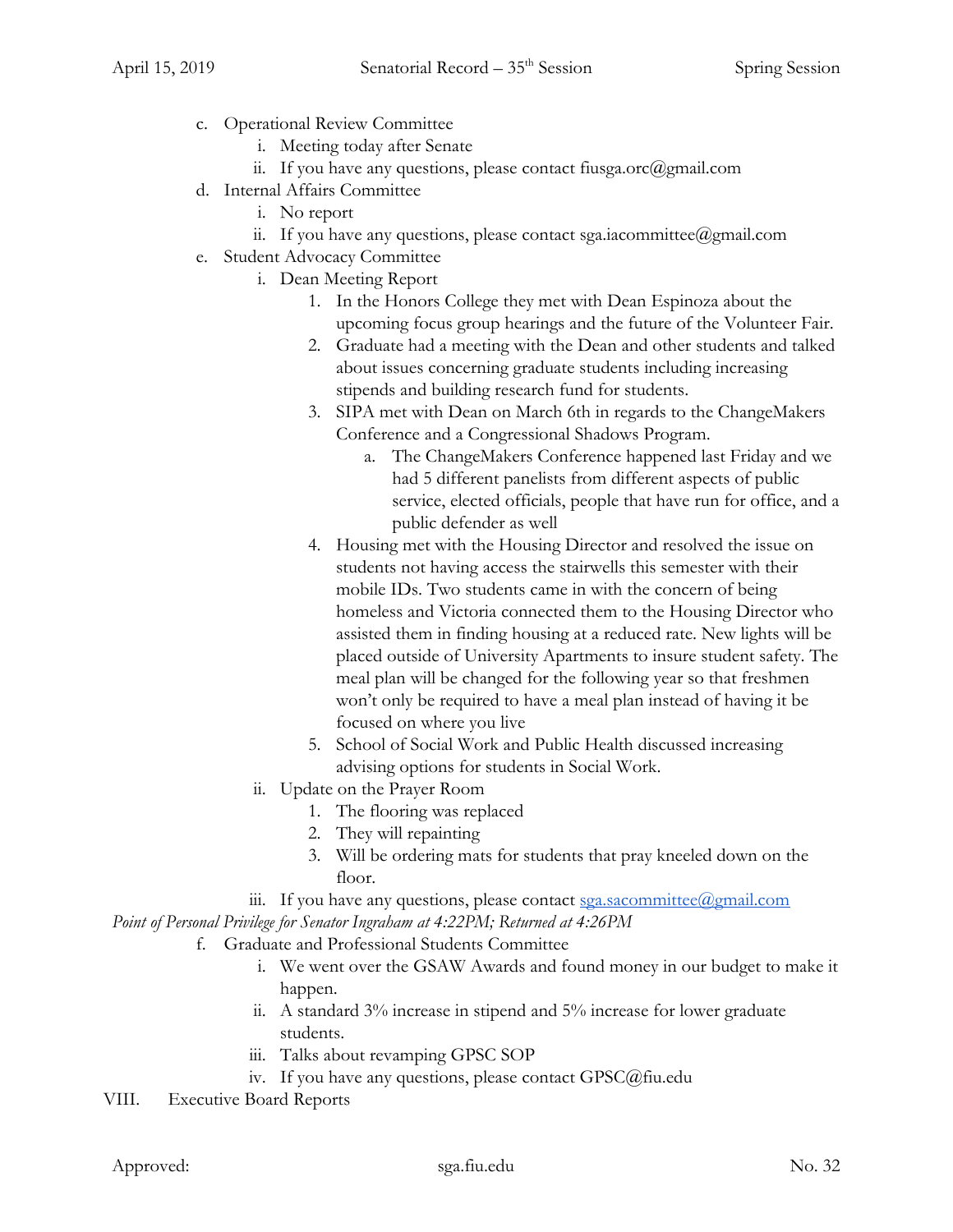- a. Speaker of the Senate Aquino
	- i. Last Senate of the Semester
	- ii. Please make sure to have your 10 week reports filled out.
	- iii. If you have any questions, please email sgaspeaker@fiu.edu
- b. Speaker Pro Tempore Ahmadinejad
	- i. No report
	- ii. If you have any questions, please email sgaprotemp@fiu.edu
- c. President Rosell
	- i. If you have any questions, please email sgapres $@$ fiu.edu
- d. Vice President Hernandez
	- i. Sabrina and I met with President Rosenberg at 1pm today
	- ii. Thank you for those who attended the Spring game
	- iii. Please make sure to sign up to volunteer for Recharge for Finals if you can.
	- iv. If you have any questions, please email sgavp $@$ fiu.edu

*Point of Personal Privilege for Senator Natteri at 4:26PM; Dismissed*

## e. Comptroller Correa

- i. No report
- ii. If you have any questions, please email sgacomp@fiu.edu
- f. Chief Justice Rodriguez
	- i. We have three hearings scheduled for Wednesday from 12-2pm.
	- ii. If you have any questions, please email sgajud@fiu.edu
- IX. Special Orders
	- a. There were none.
- X. Vetoed Legislation
	- a. There were none.
- XI. Second Readings
	- a. There were none.
- XII. Unfinished Business
	- a. There were none.
- XIII. New Business

## a. SA3528 - AN APPROPRIATION TO ALLOCATE \$2,000 TO UPSILON PI EPSILON FOR REGISTRATION TO THE 2019 HACKCON CONFERENCE

- i. Presentation
- ii. Question and Answer Period
	- 1. *Speaker Aquino grants 5 minutes of speaking privilege to the President of Upsilon Pi Epsilon.*
- iii. Senator Larson moves to bypass the 2nd reading of SA3528. Senator Vera seconds. Motion passes.
- iv. Senator Larson moves to go into voting procedure on the approval of SA3528. Senator Ingraham seconds. Motion passes.

| <b>VOTE ON APPROVAL OF SA3528</b> |                  |            |      |               |
|-----------------------------------|------------------|------------|------|---------------|
| <b>First Name</b>                 | <b>Last Name</b> | Attendance | Vote | <b>REASON</b> |
| Mitra                             | Ahmadinejad      | D          |      |               |
| Angel                             | Algarin          | D          |      |               |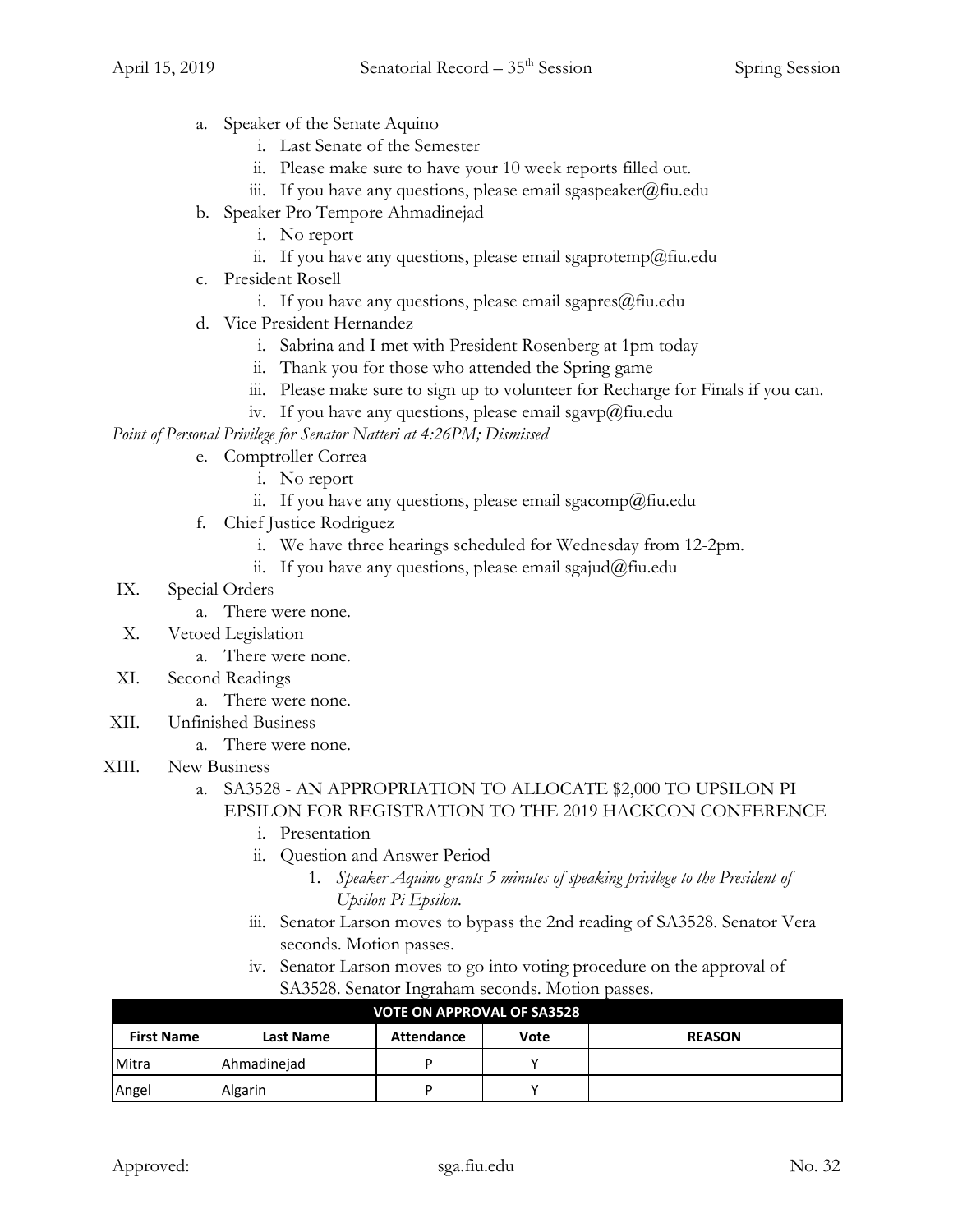| Stacey        | Alpert                    | P            | Υ  |                          |
|---------------|---------------------------|--------------|----|--------------------------|
| Brandon       | Aquino                    | ${\sf P}$    | Υ  |                          |
| Alejandro     | Arzola                    | Α            |    |                          |
| Daniel        | Beltran                   | ${\sf P}$    | Υ  |                          |
| Danny         | De Leon                   | ${\sf P}$    | Υ  |                          |
| Dustin        | Duncan                    | $\mathsf{P}$ | Υ  |                          |
| Samuel        | Hernandez                 | $\sf P$      | Υ  |                          |
| Ana           | Hevia                     | A            |    |                          |
| Rose          | Ingraham                  | ${\sf P}$    | A  | part of the organization |
| Jai           | Jethani                   | ${\sf P}$    | A  | part of the organization |
| Charles       | Kelly                     | ${\sf P}$    | Υ  |                          |
| Jam           | Khan Aleem Nawaz          | A            |    |                          |
| Dimitri       | Lampru                    | ${\sf P}$    | Υ  |                          |
| Victoria      | Larson                    | $\mathsf{P}$ | Υ  |                          |
| Constance     | Lee                       | A            |    |                          |
| Carolina      | Machin                    | ${\sf P}$    | Υ  |                          |
| Anthony       | Membreno                  | ${\sf P}$    | Υ  |                          |
| Michaela      | Mills                     | ${\sf P}$    | Υ  |                          |
| Ariadna       | Natteri                   | ${\sf P}$    |    |                          |
| David         | Nivia                     | A            |    |                          |
| LeChara       | Pryor                     | ${\sf P}$    | Υ  |                          |
| Amelia        | Raudales                  | ${\sf P}$    | Υ  |                          |
| Rebecca       | Sanchez                   | Α            |    |                          |
| Samuel        | Santos                    | ${\sf P}$    | Υ  |                          |
| Jessica       | Spencer                   | А            |    |                          |
| Luis          | Suarez                    | ${\sf P}$    | Υ  |                          |
| Bertha        | Vera                      | ${\sf P}$    | Υ  |                          |
| Leila         | Zahedi                    | Α            |    |                          |
| VACANT        | VACANT                    |              |    |                          |
| <b>VACANT</b> | <b>VACANT</b>             |              |    |                          |
| <b>VACANT</b> | VACANT                    |              |    |                          |
| <b>VACANT</b> | <b>VACANT</b>             |              |    |                          |
| <b>VACANT</b> | <b>VACANT</b>             |              |    |                          |
| <b>VACANT</b> | VACANT                    |              |    |                          |
| VACANT        | VACANT                    |              |    |                          |
| <b>VACANT</b> | <b>VACANT</b>             |              |    |                          |
|               | <b>QUORUM ESTABLISHED</b> | YAY          | 19 | <b>PASS</b>              |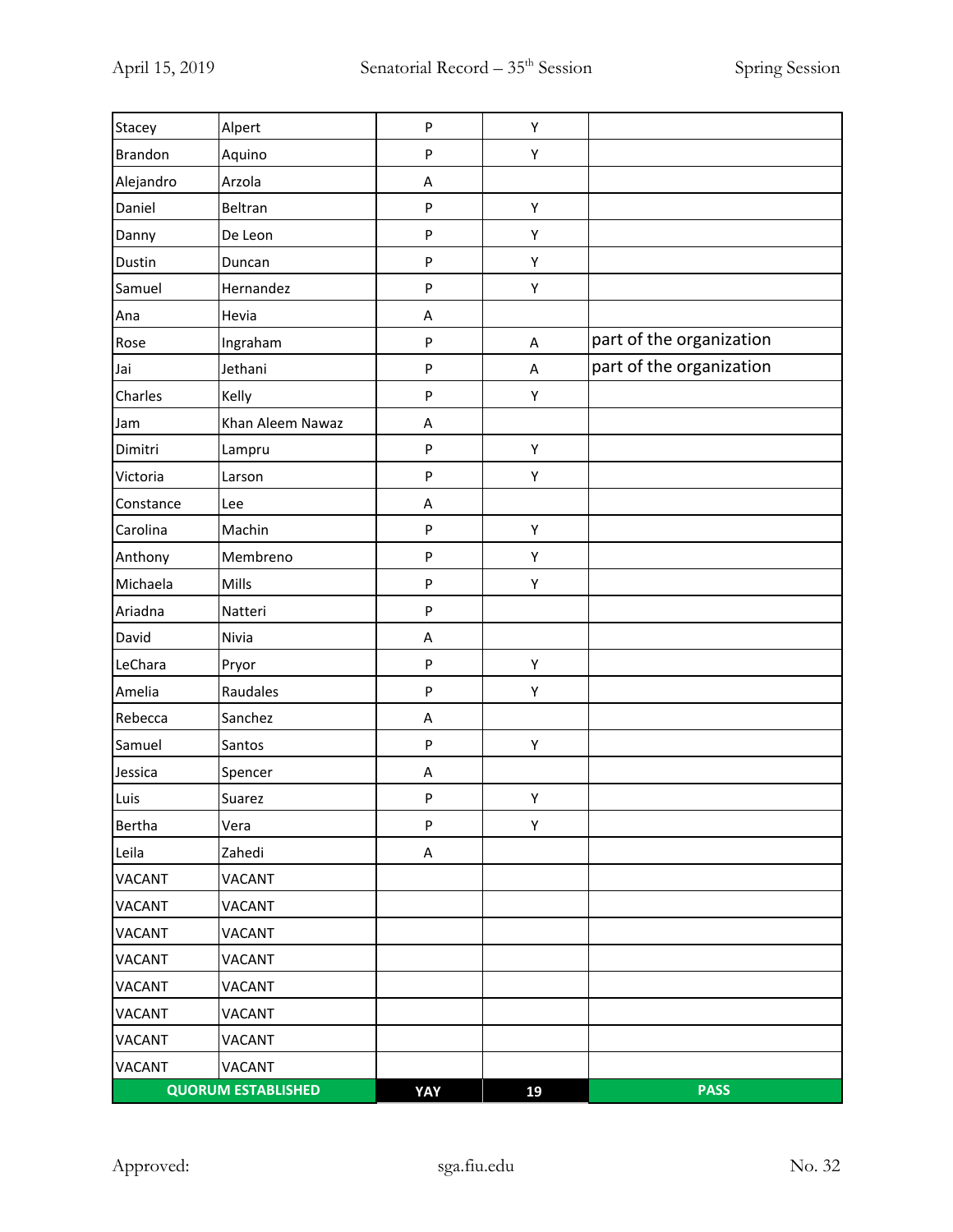| <b>NAY</b>     | ŋ |
|----------------|---|
| <b>ABSTAIN</b> |   |

# **1. SA3528 APPROVED.**

# b. SB3526 - A BILL TO ADD 10 WEEK AND END OF SEMESTER REPORT REQUIREMENT FOR SENATORS

- i. Senator Larson moves to bypass the 2nd reading of SB3526. Senator Vera seconds the motion. Motion passes.
- ii. Senator Larson moves to go into voting procedure on the approval of SB3526. Senator Ingraham seconds the motion. Motion passes.

| <b>VOTE ON APPROVAL OF SB3526</b> |                  |                   |      |               |
|-----------------------------------|------------------|-------------------|------|---------------|
| <b>First Name</b>                 | <b>Last Name</b> | <b>Attendance</b> | Vote | <b>REASON</b> |
| Mitra                             | Ahmadinejad      | P                 | Υ    |               |
| Angel                             | Algarin          | P                 | Υ    |               |
| Stacey                            | Alpert           | P                 | Υ    |               |
| <b>Brandon</b>                    | Aquino           | P                 | Υ    |               |
| Alejandro                         | Arzola           | Α                 |      |               |
| Daniel                            | Beltran          | ${\sf P}$         | Υ    |               |
| Danny                             | De Leon          | P                 | Υ    |               |
| Dustin                            | Duncan           | P                 | Υ    |               |
| Samuel                            | Hernandez        | P                 | Υ    |               |
| Ana                               | Hevia            | $\sf A$           |      |               |
| Rose                              | Ingraham         | P                 | Υ    |               |
| Jai                               | Jethani          | P                 | Υ    |               |
| Charles                           | Kelly            | P                 | Υ    |               |
| Jam                               | Khan Aleem Nawaz | А                 |      |               |
| Dimitri                           | Lampru           | P                 | Υ    |               |
| Victoria                          | Larson           | P                 | Υ    |               |
| Constance                         | Lee              | A                 |      |               |
| Carolina                          | Machin           | P                 | Υ    |               |
| Anthony                           | Membreno         | P                 | Υ    |               |
| Michaela                          | Mills            | P                 | Υ    |               |
| Ariadna                           | Natteri          | ${\sf P}$         |      |               |
| David                             | Nivia            | A                 |      |               |
| LeChara                           | Pryor            | ${\sf P}$         | Υ    |               |
| Amelia                            | Raudales         | P                 | Υ    |               |
| Rebecca                           | Sanchez          | $\sf A$           |      |               |
| Samuel                            | Santos           | P                 | Υ    |               |
| Jessica                           | Spencer          | A                 |      |               |
| Luis                              | Suarez           | P                 | Υ    |               |